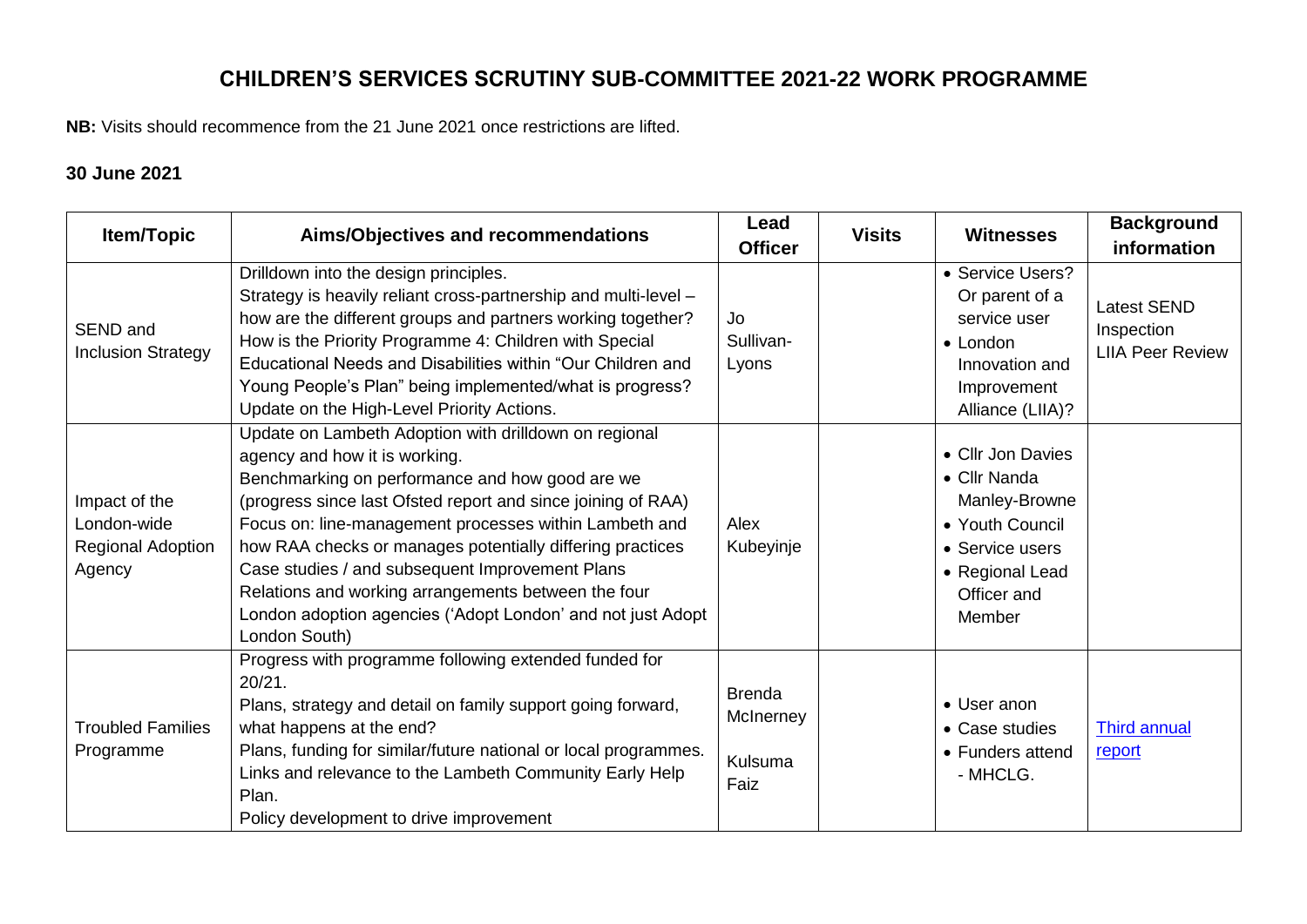| Take-up from families and issues getting cohort, potential |  |  |
|------------------------------------------------------------|--|--|
| I stigma of programme - comparison between LAs.            |  |  |
| How can Scrutiny aid programme and provide oversight in    |  |  |
| future?                                                    |  |  |

Pre-meet with Lead Officers: week commencing 21.06.21 Draft deadline: 11 June 2021 Final deadline: 18 June 2021 Agenda publication date: 22 June 2021

#### **CSSSC Member CSSSC Planning Session 12.08.21**

To discuss the work programme with CSSSC members and update as necessary for the 07 December 2021 meeting.

### **7 December 2021**

| <b>Item/Topic</b>        | Aims/Objectives and recommendations                                                                                                                                                                                                                                                                               | Lead<br><b>Officer</b>                                   | <b>Visits</b>                          | Witnesses                                                                                     | <b>Background</b><br>information |
|--------------------------|-------------------------------------------------------------------------------------------------------------------------------------------------------------------------------------------------------------------------------------------------------------------------------------------------------------------|----------------------------------------------------------|----------------------------------------|-----------------------------------------------------------------------------------------------|----------------------------------|
| <b>IICSA Action Plan</b> | Review of action plan<br>Improve transparency of Lambeth Report response, arising<br>actions and related services/delivery.<br>Assurance of current Council reporting mechanisms and of<br>service delivery, including escalation of<br>complaints/whistleblowing (detailing process mapping).<br>Staff retention | Merlin<br>Joseph<br>Fiona<br>Connolly<br>Fateha<br>Salim | <b>St Giles</b><br>Foster care<br>home | • David Goosey,<br><b>LSCP</b><br>Independent<br>scrutineer<br>• Dr Jon Bird,<br><b>NAPAC</b> |                                  |

Pre-meet with Lead Officers: 25.11.21 Draft deadline: 19 November 2021 Final deadline: 26 November 2021 Agenda publication date: 27 November 2021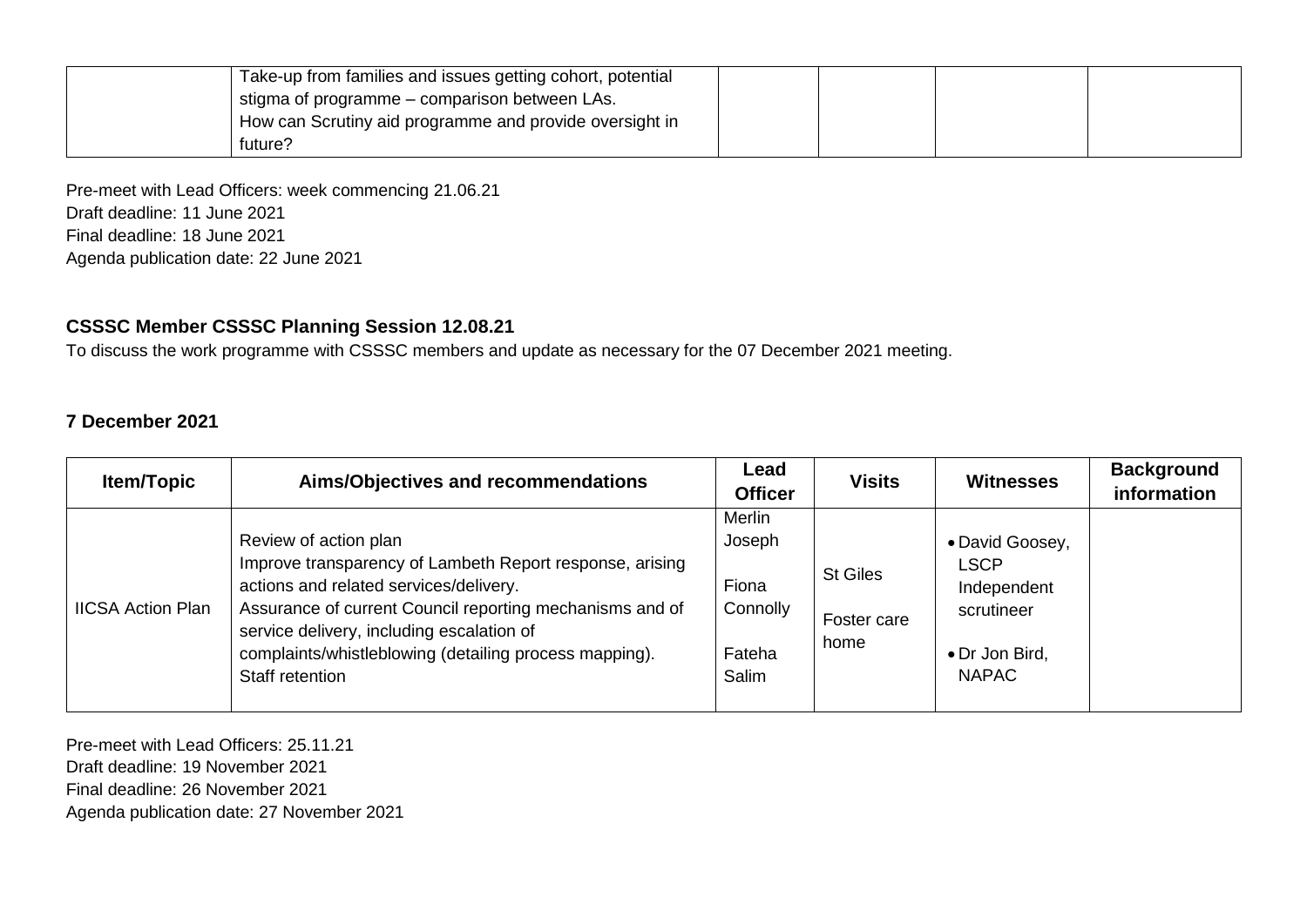# **Extraordinary TBC January 2022**

| <b>Item/Topic</b><br>Aims/Objectives and recommendations                                                                      |                                                                                                                                                                                                                                                                                                                                                                                                                                                                                                                                                                                                                                                                                                                                                                                                                                                                                                                                                                                                                                                                                                                                               | Lead<br><b>Officer</b>     | <b>Visits</b>                                                | <b>Witnesses</b>                                                                                                                                                                                                       | <b>Background</b><br>information                    |
|-------------------------------------------------------------------------------------------------------------------------------|-----------------------------------------------------------------------------------------------------------------------------------------------------------------------------------------------------------------------------------------------------------------------------------------------------------------------------------------------------------------------------------------------------------------------------------------------------------------------------------------------------------------------------------------------------------------------------------------------------------------------------------------------------------------------------------------------------------------------------------------------------------------------------------------------------------------------------------------------------------------------------------------------------------------------------------------------------------------------------------------------------------------------------------------------------------------------------------------------------------------------------------------------|----------------------------|--------------------------------------------------------------|------------------------------------------------------------------------------------------------------------------------------------------------------------------------------------------------------------------------|-----------------------------------------------------|
| <b>Youth Strategy</b>                                                                                                         | Effective use of language to engage cohort and provide<br>lasting improved outcomes<br>2. Experience of users and community engagement<br>3. Aligned to support work to tackle VAWG, racism and<br>discrimination<br>4. Successful delivery (providing training and embedding<br>practices, community leadership, targeting young<br>people most at risk and building trust, working with<br>other statutory organisations and delivery partners, use<br>of wider collective impact model; inequality gap, input of<br>users into making and delivering strategy, ensuring safe<br>local environments)<br>Relation to and inter-working with Lambeth Made Safer<br>5.<br>Strategy/other strategies<br>6. Development from previous Youth Strategies (issues<br>identified or solved or lasting (what worked and what<br>needs further improvement; and what has changed)<br>7. Young people's mental health<br>8. Impacts arising from C-19 2019-21 and long-term<br>effects on youth.<br>9. Employability - Employment outcomes and<br>employability; 10-year outcomes and delivery on<br>priorities to be a framework for scrutiny activity | Melissa<br><b>McArthur</b> | <b>Youth Centre</b><br>School<br>Youth<br>Council<br>meeting | • Natalie Creary,<br><b>Black Thrives</b><br>Programme<br>Delivery<br><b>Director</b><br>• Cllr Hashi,<br>Deputy CM for<br>Youth<br>• User groups<br>• Youth centre<br>workers<br>• Other statutory<br>• Youth Council | Cabinet, 30.11.20<br>Lambeth Made Safer<br>Strategy |
| <b>Pupil Place</b><br>Planning                                                                                                | To scrutinise proposals after January Cabinet.<br>Annual Schools reporting on PPP numbers, exclusions,<br>etc. for each school - appendix.                                                                                                                                                                                                                                                                                                                                                                                                                                                                                                                                                                                                                                                                                                                                                                                                                                                                                                                                                                                                    | Abrilli<br>Phillip         | School                                                       | <b>TBC</b>                                                                                                                                                                                                             | <b>Previous Pupil Place</b><br>Planning reports     |
| <b>Child Friendly</b><br>Family travel and air pollution<br>2. What are the issues facing children in the borough?<br>Lambeth |                                                                                                                                                                                                                                                                                                                                                                                                                                                                                                                                                                                                                                                                                                                                                                                                                                                                                                                                                                                                                                                                                                                                               | Cath<br>Millington         | School                                                       | • Mums for<br>Lungs                                                                                                                                                                                                    | <b>New School Streets</b><br>prog                   |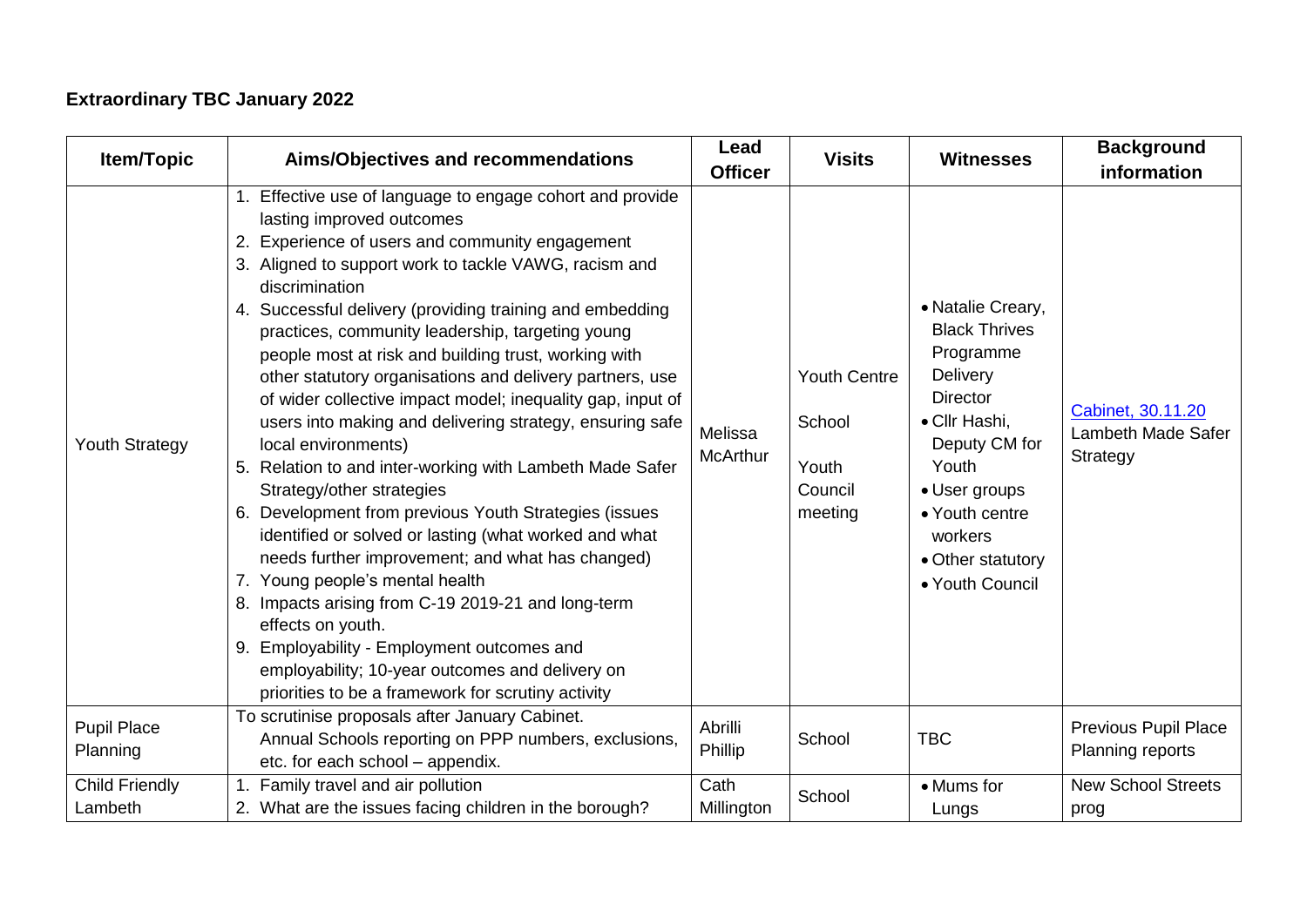|                                 | 3. Mental health of children, changes to these and                                               |                  |            | • Schools                   | Our children, Our                 |
|---------------------------------|--------------------------------------------------------------------------------------------------|------------------|------------|-----------------------------|-----------------------------------|
|                                 | challenges faced<br>4. Hackney model - appendix? SPD (Bennett and Davie)                         |                  |            | (Jessop, Herne<br>Hill, and | Future                            |
|                                 | - to feed into child sensitive design to Youth and Play                                          |                  |            | Immanuel and                |                                   |
|                                 | Strategy. Briefing note on considering as part of child                                          |                  |            | <b>St Andrew</b>            |                                   |
|                                 | friendly approach to design.                                                                     |                  |            | Primaries)                  |                                   |
|                                 | 5. Complex safeguarding - including county lines and                                             |                  |            | • Healthwatch               |                                   |
|                                 | trafficking                                                                                      |                  |            | Lambeth                     |                                   |
|                                 | 6. Adoption of child friendly standards.<br>7. LYC engagement as appendix (Catherine Carpenter). |                  |            | • Lambeth                   |                                   |
|                                 |                                                                                                  |                  |            | Children's<br>Partnership   |                                   |
|                                 |                                                                                                  |                  |            | • Local Child               |                                   |
|                                 |                                                                                                  |                  |            | psychologist                |                                   |
|                                 |                                                                                                  |                  |            | • Youth Council             |                                   |
|                                 |                                                                                                  |                  |            | $\bullet$ CPB - Cllr Ed     |                                   |
|                                 |                                                                                                  | Jane             |            | Davie (Chair)               |                                   |
|                                 | Ofsted progress report<br>$1_{-}$<br>Impact on staffing and mitigations<br>2.                    | Carroll          |            | $\bullet$ CPB – former      |                                   |
| Update report on<br>Ofsted      |                                                                                                  |                  | <b>TBC</b> | chairs (Cllr<br>Garden)     | <b>Previous Ofsted</b><br>reports |
|                                 |                                                                                                  | Eibhlin          |            | • DfE reps                  |                                   |
|                                 |                                                                                                  | McInerney        |            | • Ofsted report             |                                   |
|                                 |                                                                                                  |                  |            | writers                     |                                   |
|                                 |                                                                                                  |                  |            |                             | <b>Redress Scheme</b>             |
| <b>IICSA</b><br>Recommendations | Review progress of IICSA Recommendations.                                                        | Merlin<br>Joseph | N/A        | N/A                         | Cabinet report                    |
| Update                          |                                                                                                  |                  |            |                             | 09.11.21 CSSSC                    |
|                                 |                                                                                                  |                  |            |                             | documents                         |

Pre-meet with Lead Officers: **xx** January 2022

Draft deadline: xx December 2021

Final deadline: xx January 2022

Agenda publication date: xx January 2022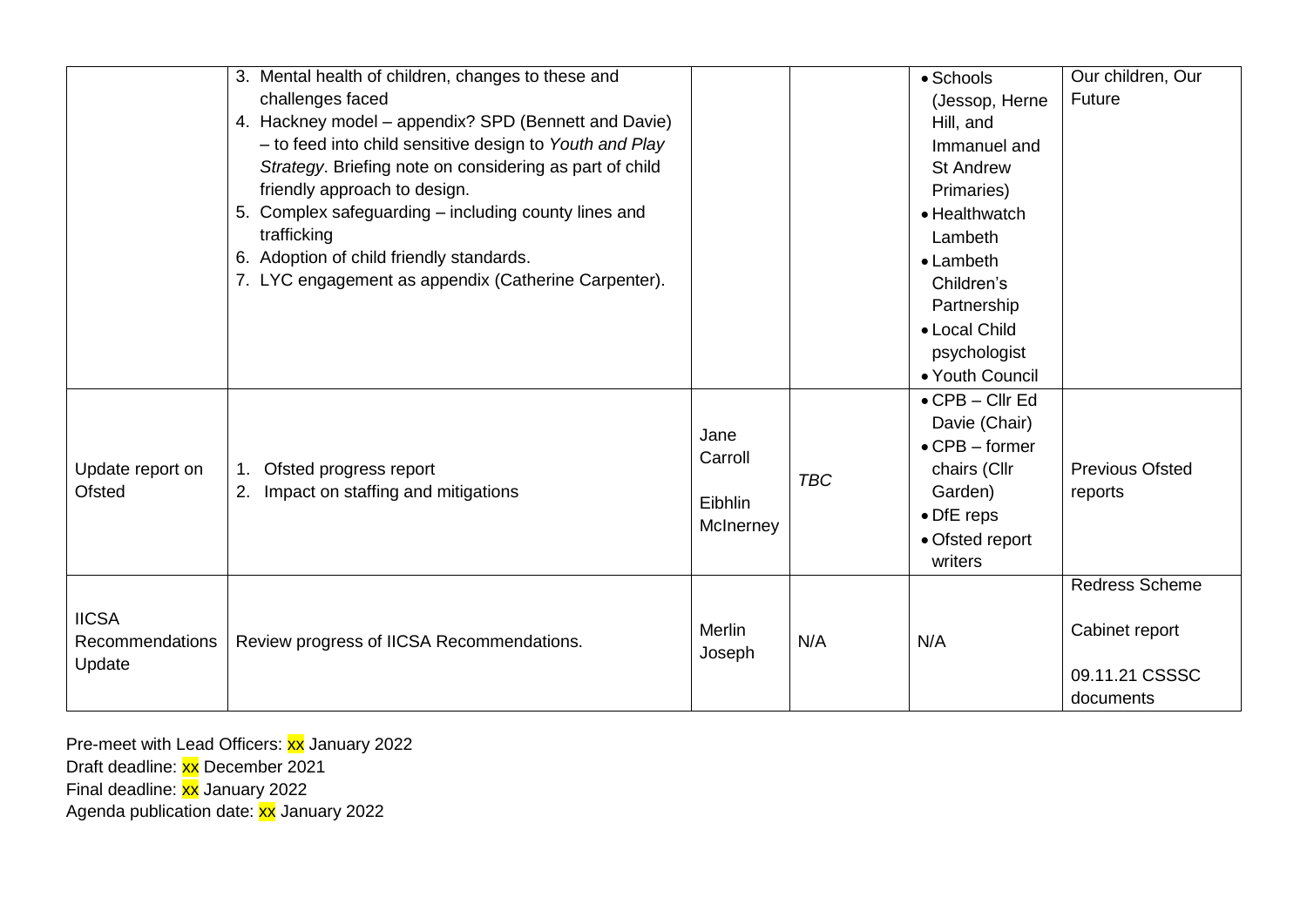## **15 March 2022**

| Item/Topic                                | Aims/Objectives and recommendations                                                                                                                                                                                                                                                                                                        | Lead<br><b>Officer</b>                     | <b>Visits</b>                                                                         | <b>Witnesses</b>                                                                                                                                                                                                                           | <b>Background</b><br>information                                                                                                                                                                                                            |
|-------------------------------------------|--------------------------------------------------------------------------------------------------------------------------------------------------------------------------------------------------------------------------------------------------------------------------------------------------------------------------------------------|--------------------------------------------|---------------------------------------------------------------------------------------|--------------------------------------------------------------------------------------------------------------------------------------------------------------------------------------------------------------------------------------------|---------------------------------------------------------------------------------------------------------------------------------------------------------------------------------------------------------------------------------------------|
| Fostering                                 | Update one year on.<br>Include short briefing (appendix) on London-wide<br>adoption agency.                                                                                                                                                                                                                                                | Jane<br>Carroll                            | Fostering<br>home<br>Lambeth<br>fostering<br>officers/team                            | $\bullet$ TBC                                                                                                                                                                                                                              | <b>Previous Fostering</b><br>reports                                                                                                                                                                                                        |
| <b>Budget</b>                             | Review of Children's Services budget proposals.                                                                                                                                                                                                                                                                                            | <b>Merlin</b><br>Joseph                    | N/A                                                                                   | N/A                                                                                                                                                                                                                                        | <b>Council and Cabinet</b><br><b>Budget reports</b>                                                                                                                                                                                         |
| Safer Lambeth<br>Strategy                 | Assurance that the Strategy is working for young<br>people who are vulnerable to violence/violent<br>crime.<br>Measures in place when lockdown restrictions lift<br>$\bullet$<br>How CSSSC can play a greater role in<br>addressing concerns and mitigating impacts.<br>To include county lines and impact on most<br>vulnerable children. | <b>Trevor East</b><br>Kristian<br>Aspinall | <b>Brixton Police</b><br><b>Station</b><br>Missing<br>children<br>Hampshire<br>police | • Cllr Jacqui Dyer<br>• Andrew Travers<br>• Colin Wingrove,<br>Chief<br>Superintendent<br>• Raschell Ince,<br>Victim Support<br>Youth Advocate<br>• Abdul-Karim<br>Abdullah, Chair<br>of Lambeth<br>Safer<br>Neighbourhood<br><b>Board</b> | • OSC 21.03.21 report<br>• Crime and Disorder<br>Act 1998<br>• Police and Justice Act<br>2007<br>• MET statistics<br>reports/analysis?<br>• MoU between<br>Lambeth/MET/partners<br>• Private:<br>Minutes/agenda from<br>Safer Lambeth Board |
| <b>IICSA</b><br>Recommendations<br>Update | Review progress of IICSA Recommendations.<br>How do we implement and track HR and<br>organisational/culture changes (retention,<br>recruitment, training metrics) - appendix.                                                                                                                                                              | <b>Merlin</b><br>Joseph                    | N/A                                                                                   | N/A                                                                                                                                                                                                                                        | <b>Redress Scheme</b><br>Cabinet report<br>09.11.21 CSSSC<br>documents                                                                                                                                                                      |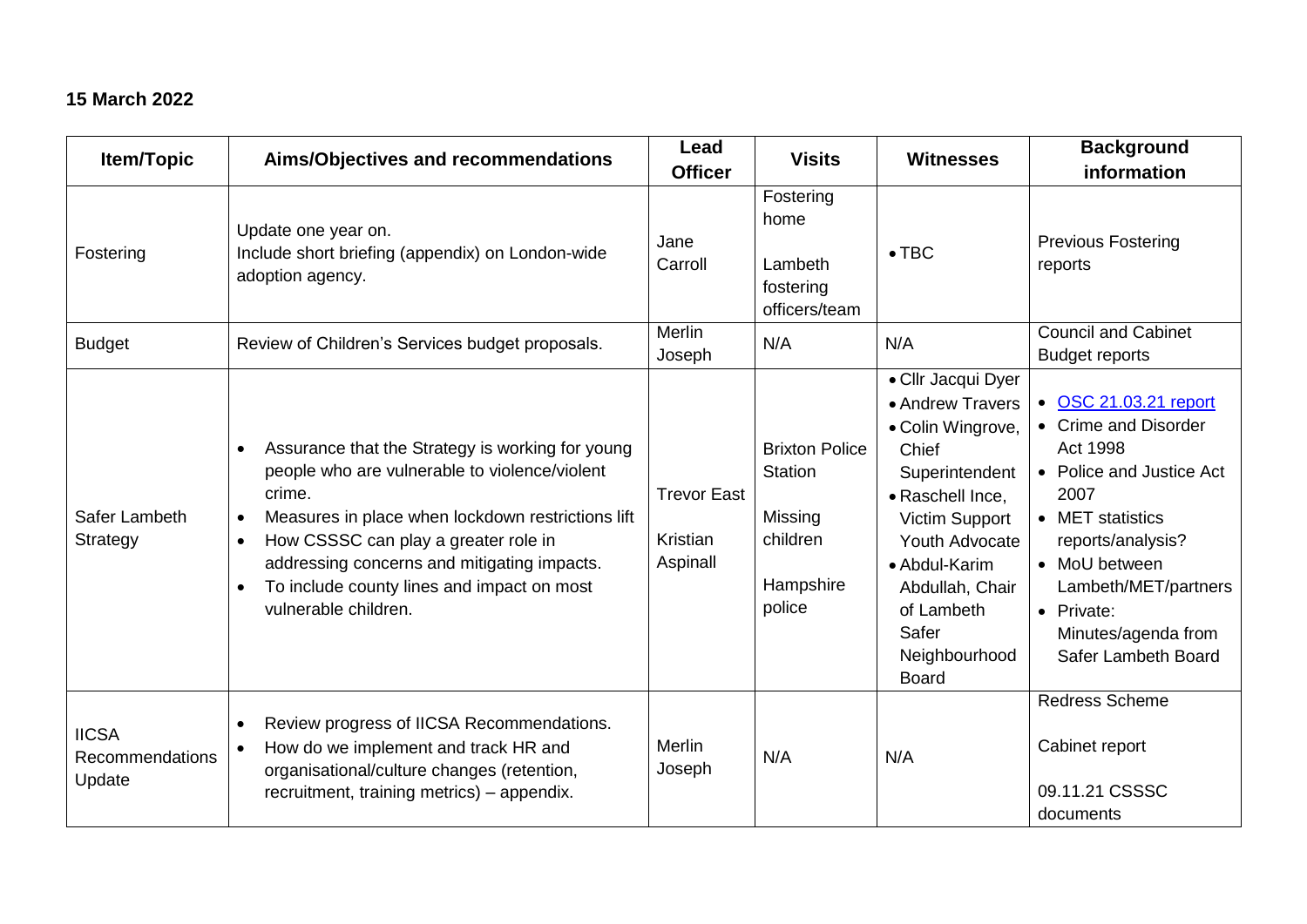Pre-meet with Lead Officers : TBA Draft deadline: 25 February 2022 Final deadline: 04 March 2022 Agenda publication date: 07 March 2022

### **Issues for potential future scrutiny**

The following matters have been identified by Members at previous meetings:

- 1. Children and accommodation; homelessness and young people;
- 2. Reducing adverse children's experiences and neglect;
- 3. Feeling safe and supported children and young people in care/those needing support continuity issues, not repeating their story;
- 4. Prevention and how services council/services/stakeholders work together;
- 5. Children's and young persons' mental health, to request report authors consider and include these across all reports.

|                                                        | <b>30 June 2021</b>                                                                                                                                                                                                                      |                                                                                                                        |                                                                                                                                                                                                           |                                 |                             |  |  |
|--------------------------------------------------------|------------------------------------------------------------------------------------------------------------------------------------------------------------------------------------------------------------------------------------------|------------------------------------------------------------------------------------------------------------------------|-----------------------------------------------------------------------------------------------------------------------------------------------------------------------------------------------------------|---------------------------------|-----------------------------|--|--|
| <b>Report Title</b>                                    | <b>Outcome &amp; Actions Arising</b>                                                                                                                                                                                                     | Lead                                                                                                                   | <b>Action status</b>                                                                                                                                                                                      | <b>Deadline</b>                 | <b>RAG</b><br><b>Status</b> |  |  |
|                                                        | To promote opportunities with employers and<br>voluntary organisations to aid pathways to<br>adulthood and identify employees' support<br>needs.                                                                                         | <b>Abrilli Phillip</b><br>Director<br>Education and<br>Learning,<br>Jo Sullivan-<br>Lyons, AD<br>Education<br>Strategy | In Cabinet report                                                                                                                                                                                         | Ongoing                         |                             |  |  |
| <b>SEND and</b><br><b>Inclusion</b><br><b>Strategy</b> | 2. To provide a measurable set of targets for the<br>Strategy's Action Plan, including outcomes<br>for young people transitioning to adulthood,<br>aiding independent living and improved links<br>with employers and housing providers. |                                                                                                                        | Comprehensive, measurable targets are<br>already in the action plan. The contribution<br>of each partner to the evaluation of the<br>success of each target will be finalised by<br>the end of September. | Prior to<br>Cabinet<br>decision |                             |  |  |
|                                                        | 3. To ensure the Strategy had adequate and<br>early identification provisions, particularly for<br>early years; whilst detailing improvements of                                                                                         |                                                                                                                        | In Cabinet report                                                                                                                                                                                         | Ongoing                         |                             |  |  |

## **Post-Meeting Actions**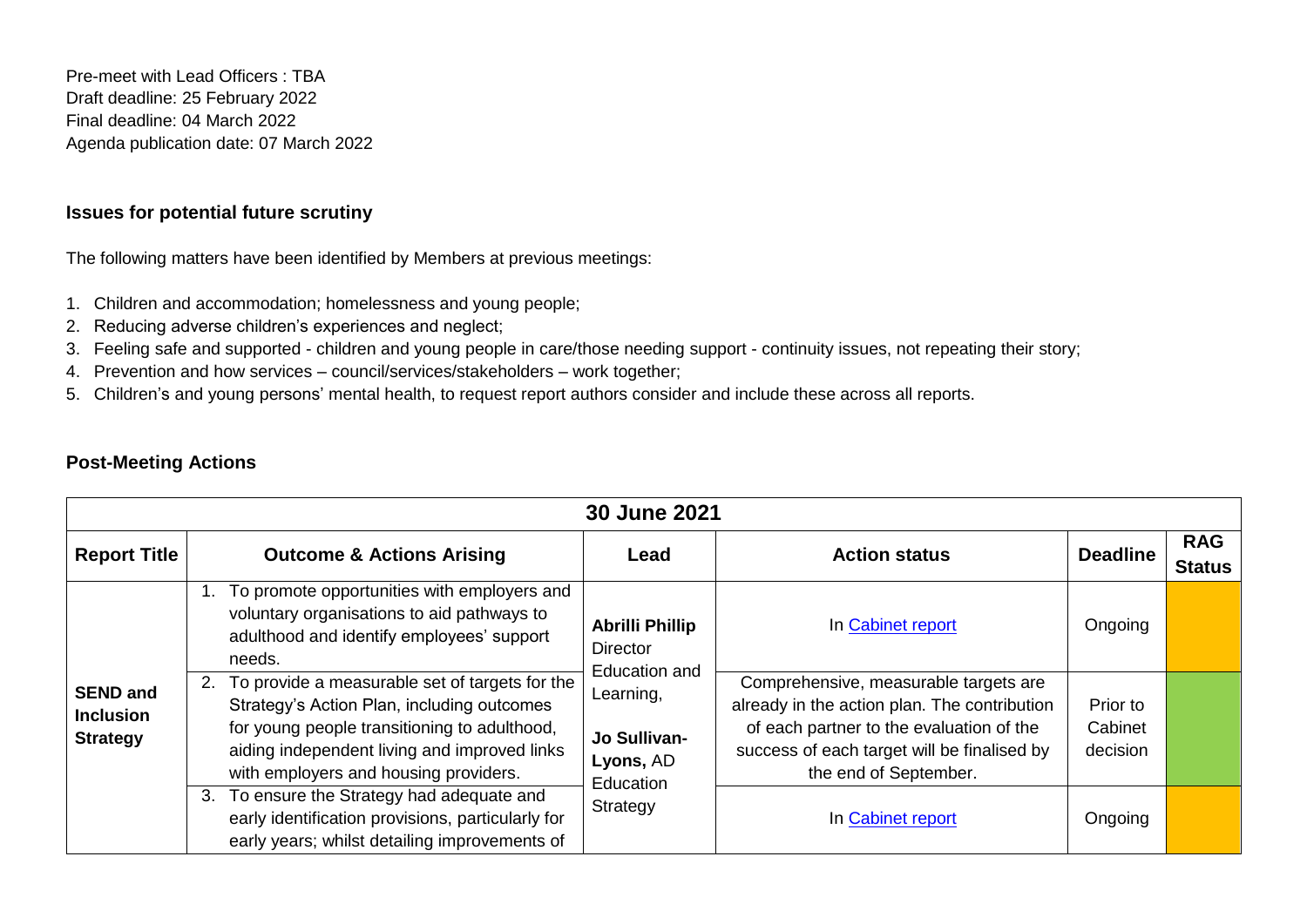| families' use of early years settings, the role<br>of heath visitors, and how Lambeth was to<br>approach these.<br>To review and monitor EHCPs, principally on<br>4.<br>ongoing maintenance, accountability and<br>practical implementation.<br>That the committee members receive a<br>5. |
|--------------------------------------------------------------------------------------------------------------------------------------------------------------------------------------------------------------------------------------------------------------------------------------------|
|                                                                                                                                                                                                                                                                                            |
|                                                                                                                                                                                                                                                                                            |
|                                                                                                                                                                                                                                                                                            |
|                                                                                                                                                                                                                                                                                            |
|                                                                                                                                                                                                                                                                                            |
|                                                                                                                                                                                                                                                                                            |
|                                                                                                                                                                                                                                                                                            |
| separate briefing on EHCPs with the                                                                                                                                                                                                                                                        |
| Assistant Director Education Strategy,                                                                                                                                                                                                                                                     |
| Access and Inclusion.                                                                                                                                                                                                                                                                      |
| To share an initial summary of and later the<br>6.                                                                                                                                                                                                                                         |
| full Action Plan indicating success criteria and                                                                                                                                                                                                                                           |
| targets with Members.                                                                                                                                                                                                                                                                      |
| To ensure the voices of young people,<br>7.                                                                                                                                                                                                                                                |
| particularly SEND, and all communities,                                                                                                                                                                                                                                                    |
| particularly young black persons, were                                                                                                                                                                                                                                                     |
| continuously heard, represented and included                                                                                                                                                                                                                                               |
| in the Action Plan.                                                                                                                                                                                                                                                                        |
| To consider opportunities to share good<br>8.<br>practice with neighbouring local authorities,<br>and detail cross-borough working with and<br>comparisons to, neighbouring boroughs'<br>strategies.                                                                                       |

| This is a key priority within the draft SEND<br>and Inclusion strategy. Please refer to<br>Appendix A, priority number 6.                                                                                                                                                                                                                                                                                                                                                                                                                  | Prior to<br>Cabinet<br>decision |  |
|--------------------------------------------------------------------------------------------------------------------------------------------------------------------------------------------------------------------------------------------------------------------------------------------------------------------------------------------------------------------------------------------------------------------------------------------------------------------------------------------------------------------------------------------|---------------------------------|--|
| 22.09.21 Visit                                                                                                                                                                                                                                                                                                                                                                                                                                                                                                                             | Prior to<br>Cabinet<br>decision |  |
| Taken with above item                                                                                                                                                                                                                                                                                                                                                                                                                                                                                                                      | Prior to<br>Cabinet<br>decision |  |
| In Cabinet report                                                                                                                                                                                                                                                                                                                                                                                                                                                                                                                          | Ongoing                         |  |
| Lambeth's neighbouring authorities have<br>written statements of action (WSOA)<br>(inadequate) from the Ofsted/ CQC<br>inspections and/ or overspends in the high<br>needs block of their DSGs requiring them to<br>submit deficit recovery plans to the DfE.<br>With reference to this, although they may<br>have some good practice it is leading to<br>huge deficits.<br>For example:<br>Merton: WSOA and deficit of £25m<br>Wandsworth: WSOA<br>Croydon: £ 23m deficit (not yet inspected<br>by Ofsted/CQC)<br>Southwark: £21m deficit | Prior to<br>Cabinet<br>decision |  |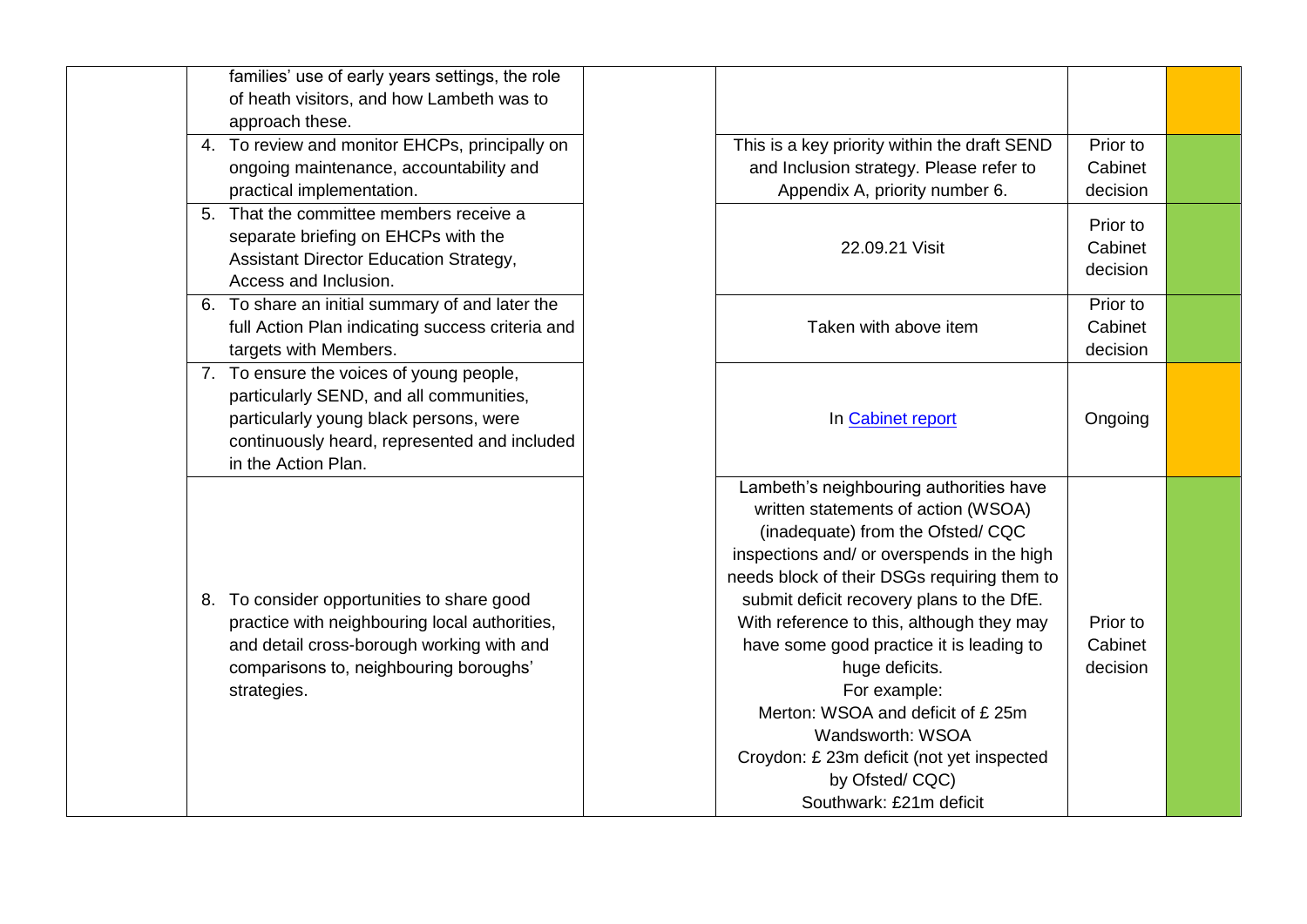|                                     |                                                                                                                                                                                                               |                                                     | Lambeth had a very successful Ofsted/<br>CQC inspection in 2020 and will have a<br>balanced budget position by 2023 (minimal<br>deficit and therefore no requirement for a<br>deficit recovery plan to the Department for<br>Education) |                                 |  |
|-------------------------------------|---------------------------------------------------------------------------------------------------------------------------------------------------------------------------------------------------------------|-----------------------------------------------------|-----------------------------------------------------------------------------------------------------------------------------------------------------------------------------------------------------------------------------------------|---------------------------------|--|
|                                     | 9. To consult with nursery managers and staff<br>on real needs and that nursery providers<br>were included in the Action Plan.                                                                                |                                                     | In Cabinet report                                                                                                                                                                                                                       | Ongoing                         |  |
|                                     | 10. To include lessons learnt during lockdown<br>and discuss with families and the most<br>vulnerable children impacted by the<br>pandemic; and reflect these in the Action<br>Plan.                          |                                                     | <b>Completed</b>                                                                                                                                                                                                                        | Prior to<br>Cabinet<br>decision |  |
|                                     | 11. To note the current funding challenges posed<br>by central government and demonstrate<br>strong outcomes for children with SEND in<br>the final decision report.                                          |                                                     | Completed - in Cabinet report                                                                                                                                                                                                           | Prior to<br>Cabinet<br>decision |  |
|                                     | 12. To identify the level of need and use this<br>information to lobby central Government on<br>increased SEND parameters and provide the<br>resources necessary to implement wider<br>SEND responsibilities. |                                                     | <b>Completed</b>                                                                                                                                                                                                                        | Prior to<br>Cabinet<br>decision |  |
| Impact of<br>the London-            | 1. To review the financial cost of courses and,<br>where possible, include the most well-<br>regarded courses as part of the support<br>package for prospective adopters.                                     | <b>Alex</b><br>Kubeyinje,<br>Director CSC;          |                                                                                                                                                                                                                                         | 16.11.21                        |  |
| wide<br>Regional<br><b>Adoption</b> | 2. To review allowances for employers,<br>especially to support BAME adoptees, and, if<br>sufficient allowances were in place, to help<br>adoptive families minimise financial impacts.                       | <b>Shkelqim</b><br>Lumaa,<br>Service<br>Manager CSC |                                                                                                                                                                                                                                         | 16.11.21                        |  |
| <b>Agency</b>                       | 3. To encourage employers to provide adequate<br>adoptive leave, such as mirroring maternity<br>leave arrangements.                                                                                           | <b>Nina Sio-</b><br>Lokam,                          |                                                                                                                                                                                                                                         | 16.11.21                        |  |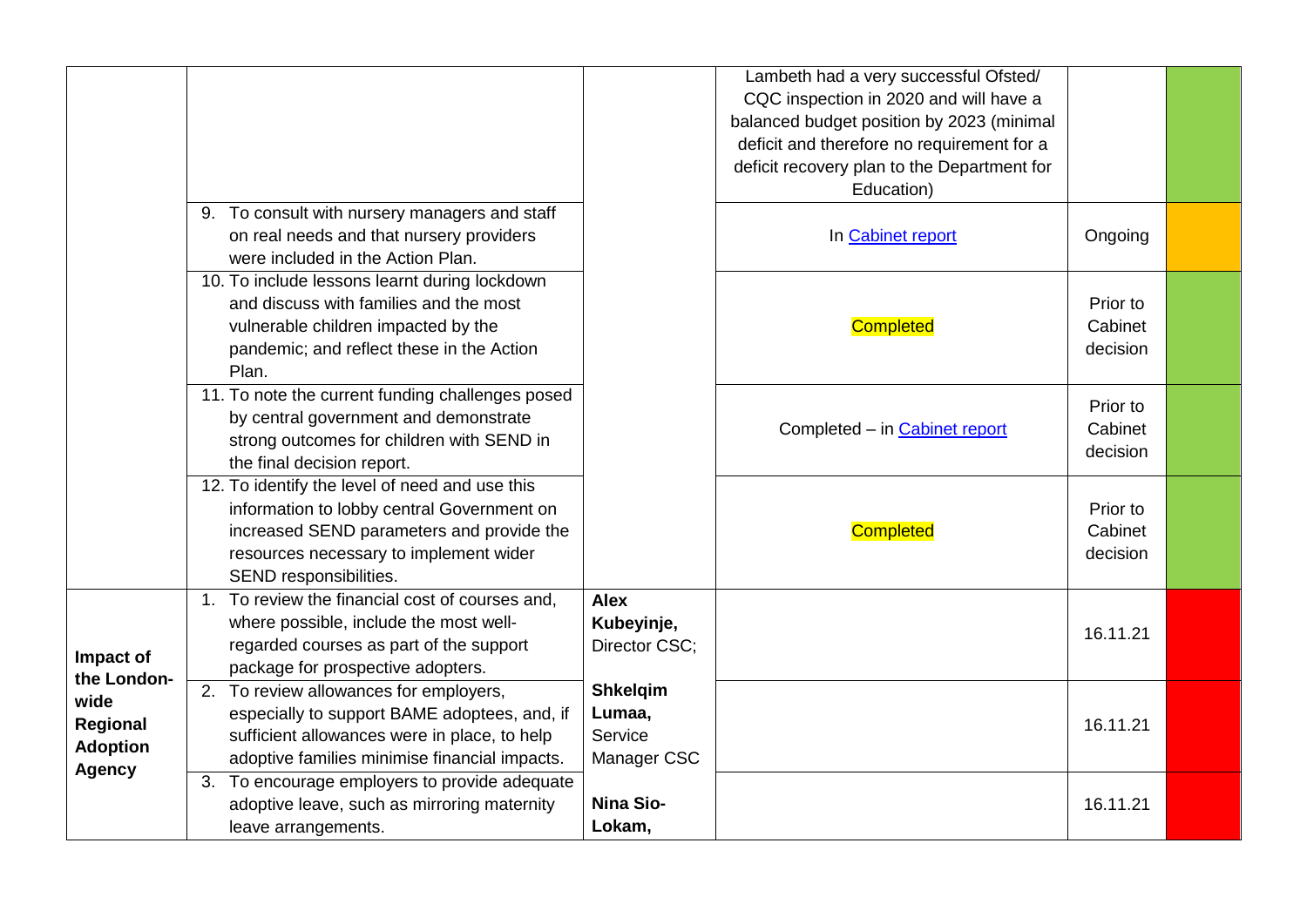|                                                   | 4. To monitor the post-adoption programme,<br>noting the ongoing pressure on CAMHS.  | Agency<br>Advisory and                                                                                                            |                                                                                                                                                                                                                                                                                                                                                                                                                                                                                                                                                                                                                                                                                                                                                                                                                                                                                                                                                                                                                                                                    | Ongoing  |  |
|---------------------------------------------------|--------------------------------------------------------------------------------------|-----------------------------------------------------------------------------------------------------------------------------------|--------------------------------------------------------------------------------------------------------------------------------------------------------------------------------------------------------------------------------------------------------------------------------------------------------------------------------------------------------------------------------------------------------------------------------------------------------------------------------------------------------------------------------------------------------------------------------------------------------------------------------------------------------------------------------------------------------------------------------------------------------------------------------------------------------------------------------------------------------------------------------------------------------------------------------------------------------------------------------------------------------------------------------------------------------------------|----------|--|
|                                                   | 5. To monitor Lambeth young people's health                                          | Permanency                                                                                                                        |                                                                                                                                                                                                                                                                                                                                                                                                                                                                                                                                                                                                                                                                                                                                                                                                                                                                                                                                                                                                                                                                    |          |  |
|                                                   | and wellbeing across the borough's                                                   | Lead                                                                                                                              |                                                                                                                                                                                                                                                                                                                                                                                                                                                                                                                                                                                                                                                                                                                                                                                                                                                                                                                                                                                                                                                                    |          |  |
|                                                   | partnerships as adoption numbers were low                                            |                                                                                                                                   |                                                                                                                                                                                                                                                                                                                                                                                                                                                                                                                                                                                                                                                                                                                                                                                                                                                                                                                                                                                                                                                                    | Ongoing  |  |
|                                                   | in Lambeth and the time children remained in                                         |                                                                                                                                   |                                                                                                                                                                                                                                                                                                                                                                                                                                                                                                                                                                                                                                                                                                                                                                                                                                                                                                                                                                                                                                                                    |          |  |
|                                                   | care was still high.                                                                 |                                                                                                                                   |                                                                                                                                                                                                                                                                                                                                                                                                                                                                                                                                                                                                                                                                                                                                                                                                                                                                                                                                                                                                                                                                    |          |  |
|                                                   | 6. To monitor performance and to regularly                                           |                                                                                                                                   |                                                                                                                                                                                                                                                                                                                                                                                                                                                                                                                                                                                                                                                                                                                                                                                                                                                                                                                                                                                                                                                                    | Ongoing  |  |
|                                                   | report back to the Sub-Committee.                                                    |                                                                                                                                   |                                                                                                                                                                                                                                                                                                                                                                                                                                                                                                                                                                                                                                                                                                                                                                                                                                                                                                                                                                                                                                                                    |          |  |
|                                                   | 7. To continually review barriers to adoption,                                       |                                                                                                                                   |                                                                                                                                                                                                                                                                                                                                                                                                                                                                                                                                                                                                                                                                                                                                                                                                                                                                                                                                                                                                                                                                    |          |  |
|                                                   | recruitment strategies, and to ensure that                                           |                                                                                                                                   |                                                                                                                                                                                                                                                                                                                                                                                                                                                                                                                                                                                                                                                                                                                                                                                                                                                                                                                                                                                                                                                                    | 16.11.21 |  |
|                                                   | those seeking to adopt met and reflected the                                         |                                                                                                                                   |                                                                                                                                                                                                                                                                                                                                                                                                                                                                                                                                                                                                                                                                                                                                                                                                                                                                                                                                                                                                                                                                    |          |  |
|                                                   | needs of children.                                                                   |                                                                                                                                   |                                                                                                                                                                                                                                                                                                                                                                                                                                                                                                                                                                                                                                                                                                                                                                                                                                                                                                                                                                                                                                                                    |          |  |
|                                                   | 8. To use outreach techniques (e.g., event                                           |                                                                                                                                   |                                                                                                                                                                                                                                                                                                                                                                                                                                                                                                                                                                                                                                                                                                                                                                                                                                                                                                                                                                                                                                                                    | 16.11.21 |  |
|                                                   | attendance) to reach specific audiences,<br>particularly underrepresented audiences. |                                                                                                                                   |                                                                                                                                                                                                                                                                                                                                                                                                                                                                                                                                                                                                                                                                                                                                                                                                                                                                                                                                                                                                                                                                    |          |  |
|                                                   | 9. To work across Children's Services to                                             |                                                                                                                                   |                                                                                                                                                                                                                                                                                                                                                                                                                                                                                                                                                                                                                                                                                                                                                                                                                                                                                                                                                                                                                                                                    |          |  |
|                                                   | consider permanency at point of contact.                                             |                                                                                                                                   |                                                                                                                                                                                                                                                                                                                                                                                                                                                                                                                                                                                                                                                                                                                                                                                                                                                                                                                                                                                                                                                                    | 16.11.21 |  |
| <b>Supporting</b><br><b>Families</b><br>Programme | 1. To provide detail on improved working<br>arrangements with partners.              | <b>Alex</b><br>Kubeyinje,<br><b>Director CSC</b><br><b>Brenda</b><br>McInerney,<br>AD Early Help<br>Kulsuma Faiz,<br>Co-ordinator | We have relaunched the Early Help Strategic<br>Group which includes a wide range of partners<br>which meet monthly. Currently the group are<br>focussing on developing the broader EH<br>Partnership wide strategy with a number of<br>working groups. One working group is focussing<br>on workforce and community which will, as part<br>of this remit look at undertaking a self-evaluation<br>of the partnership using the Early Help Systems<br>guide provided by MHCLG. A second working<br>group will focus on Infrastructure & Digital and<br>will be working on the development of several IT<br>solutions to improve working arrangements with<br>partners. This will include development of the<br>Mosaic Portal- which will allow external partners<br>to complete Early Help Assessments which can<br>then be uploaded directly on to the Mosaic case<br>management system. A third working group is<br>for schools to develop their Early help offer and<br>is led by a local Head Teacher. There is also<br>ongoing work being undertaken across EH | 15.11.21 |  |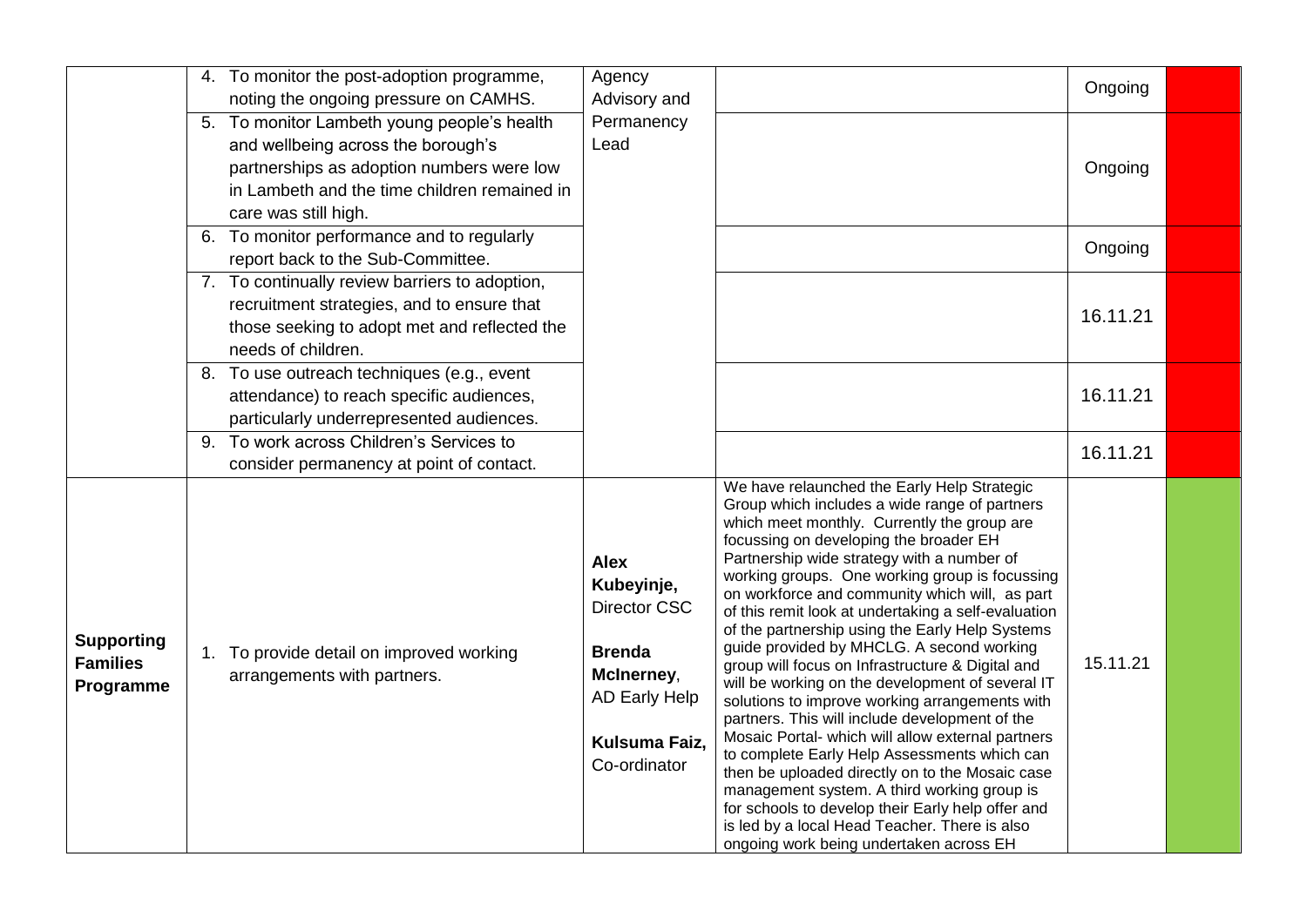|                                                                                                                                     | locality teams with partners in the voluntary<br>sector, schools etc to support capacity building.                                                                                                                                                                                                                                                                                                                                                                                                                                                                                                                            |          |  |
|-------------------------------------------------------------------------------------------------------------------------------------|-------------------------------------------------------------------------------------------------------------------------------------------------------------------------------------------------------------------------------------------------------------------------------------------------------------------------------------------------------------------------------------------------------------------------------------------------------------------------------------------------------------------------------------------------------------------------------------------------------------------------------|----------|--|
| 2. To provide the Sub-Committee with the<br>written response(s) to MHCLG questions<br>within 28 days.                               | Provided via email                                                                                                                                                                                                                                                                                                                                                                                                                                                                                                                                                                                                            | 28.07.21 |  |
| 3. To regularly monitor data maturity milestones<br>to improve reporting.                                                           |                                                                                                                                                                                                                                                                                                                                                                                                                                                                                                                                                                                                                               | Ongoing  |  |
| To improve data- and resource- sharing links<br>4.<br>with providers.                                                               | There is considerable work being done through<br>the Infrastructure and Digital working group to<br>ensure we continue to strengthen our data<br>monitoring for families supported through this<br>programme. We have developed a PowerBI<br>dashboard which will allow us to report more<br>effectively on demographics for the families we<br>work with progress they have achieved. We<br>hope to share the data with partners in the next<br>Early Help Strategic group in December.<br>Details of child level reporting of engagement<br>and progress were provided via email to provide<br>an overview of the progress. | 15.11.21 |  |
| To implement lessons learnt and focus on<br>5.<br>partner working arrangement.                                                      | See note for bullet point 1.                                                                                                                                                                                                                                                                                                                                                                                                                                                                                                                                                                                                  | 15.11.21 |  |
| 6. To extend and strengthen Locality Panels<br>and ensure ward councillors were involved<br>and contacted to identify local groups. | We have recently changed the geographical<br>areas covered by the Early Help locality teams<br>the locality partnership meetings now reflect the<br>changes.<br>Community Early Help Partnership meetings<br>continue to take place across each of the locality<br>teams every 6 weeks and are now chaired by<br>Locality Managers. An attached slide shows the<br>wards covered by each of the four localities.                                                                                                                                                                                                              | 15.11.21 |  |
| 7. To strengthen data monitoring and continue<br>to support families after Programme.                                               | See note for bullet point 4.                                                                                                                                                                                                                                                                                                                                                                                                                                                                                                                                                                                                  | 15.11.21 |  |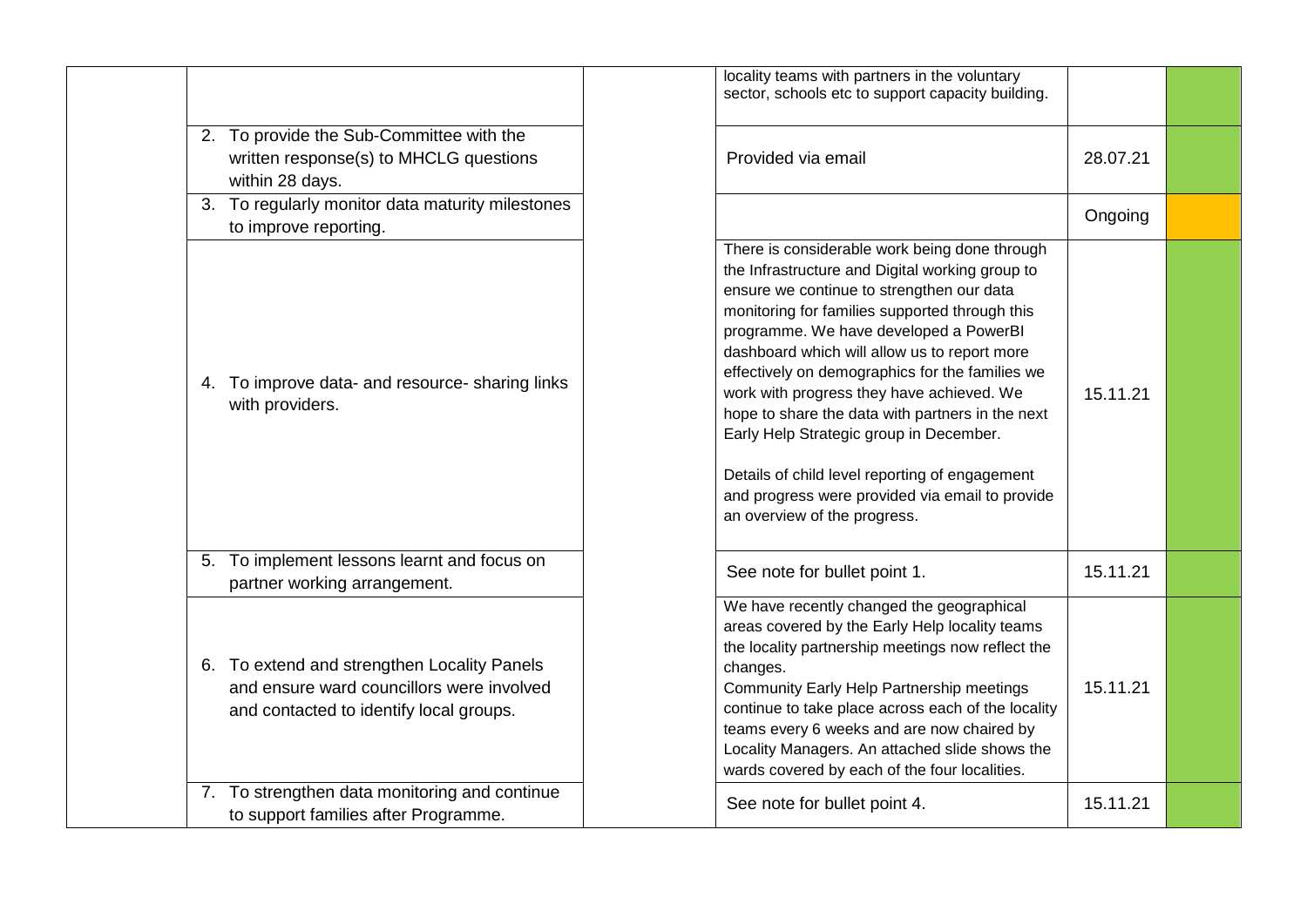| 07 December 2021    |                                      |      |                      |          |                      |  |  |  |  |
|---------------------|--------------------------------------|------|----------------------|----------|----------------------|--|--|--|--|
| Report Title        | <b>Outcome &amp; Actions Arising</b> | Lead | <b>Action status</b> | Deadline | <b>RAG</b><br>Status |  |  |  |  |
| <b>IICSA Action</b> |                                      |      |                      |          |                      |  |  |  |  |
| Plan                | ۷.                                   |      |                      |          |                      |  |  |  |  |

| Xx January 2022           |                                      |      |                      |                 |                             |  |  |  |  |
|---------------------------|--------------------------------------|------|----------------------|-----------------|-----------------------------|--|--|--|--|
| <b>Report Title</b>       | <b>Outcome &amp; Actions Arising</b> | Lead | <b>Action status</b> | <b>Deadline</b> | <b>RAG</b><br><b>Status</b> |  |  |  |  |
| Youth                     | 1.                                   |      |                      |                 |                             |  |  |  |  |
| Strategy                  | 2.                                   |      |                      |                 |                             |  |  |  |  |
| <b>Pupil Place</b>        | 1.                                   |      |                      |                 |                             |  |  |  |  |
| Planning                  | 2.                                   |      |                      |                 |                             |  |  |  |  |
| Child                     | 1.                                   |      |                      |                 |                             |  |  |  |  |
| Friendly<br>Lambeth       | 2.                                   |      |                      |                 |                             |  |  |  |  |
| Update                    | 1.                                   |      |                      |                 |                             |  |  |  |  |
| report on<br><b>IICSA</b> | 2.                                   |      |                      |                 |                             |  |  |  |  |
| Update                    | 1.                                   |      |                      |                 |                             |  |  |  |  |
| report on<br>Ofsted       | 2.                                   |      |                      |                 |                             |  |  |  |  |